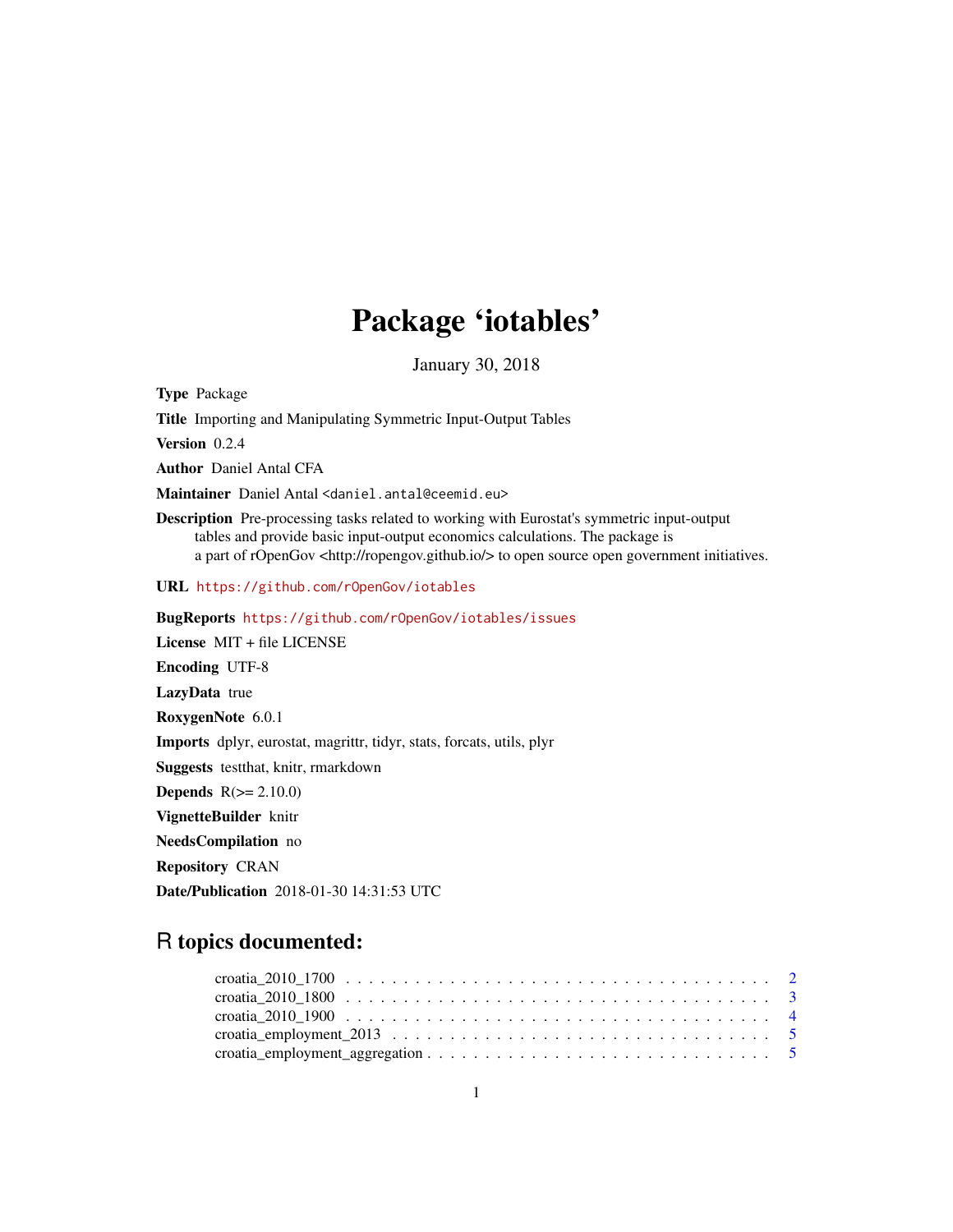<span id="page-1-0"></span>

| Index | 18 |
|-------|----|
|       |    |
|       |    |
|       |    |
|       |    |
|       |    |
|       |    |
|       |    |
|       |    |
|       |    |
|       |    |
|       |    |
|       |    |
|       |    |
|       |    |

croatia\_2010\_1700 *Input-output table for Croatia, 2010.*

#### Description

1700 - Symmetric input-output table at basic prices (product x product) In thousand kunas (T\_NAC)

#### Usage

data(croatia\_2010\_1700)

#### Format

A data frame with 13 variables.

t\_rows2 Technology codes in row names, following the Eurostat convention.

t\_rows2\_lab Longer labels for t\_rows2

t\_cols2 Technology codes in column names, following the Eurostat convention.

```
t_cols2_lab Longer labels for t_cols2
```
iotables\_col The standardized iotables column labelling for easier reading.

col\_order The column ordering to keep the matrix legible.

row\_order The row ordering to keep the matrix legible.

iotables\_row The standardized iotables row labelling for easier reading.

unit Different from Eurostat tables, in thousand national currency units.

geo ISO / Eurostat country code for Croatia

geo\_lab ISO / Eurostat country name, Croatia.

time Date of the SIOT

values The actual values of the table in thousand kunas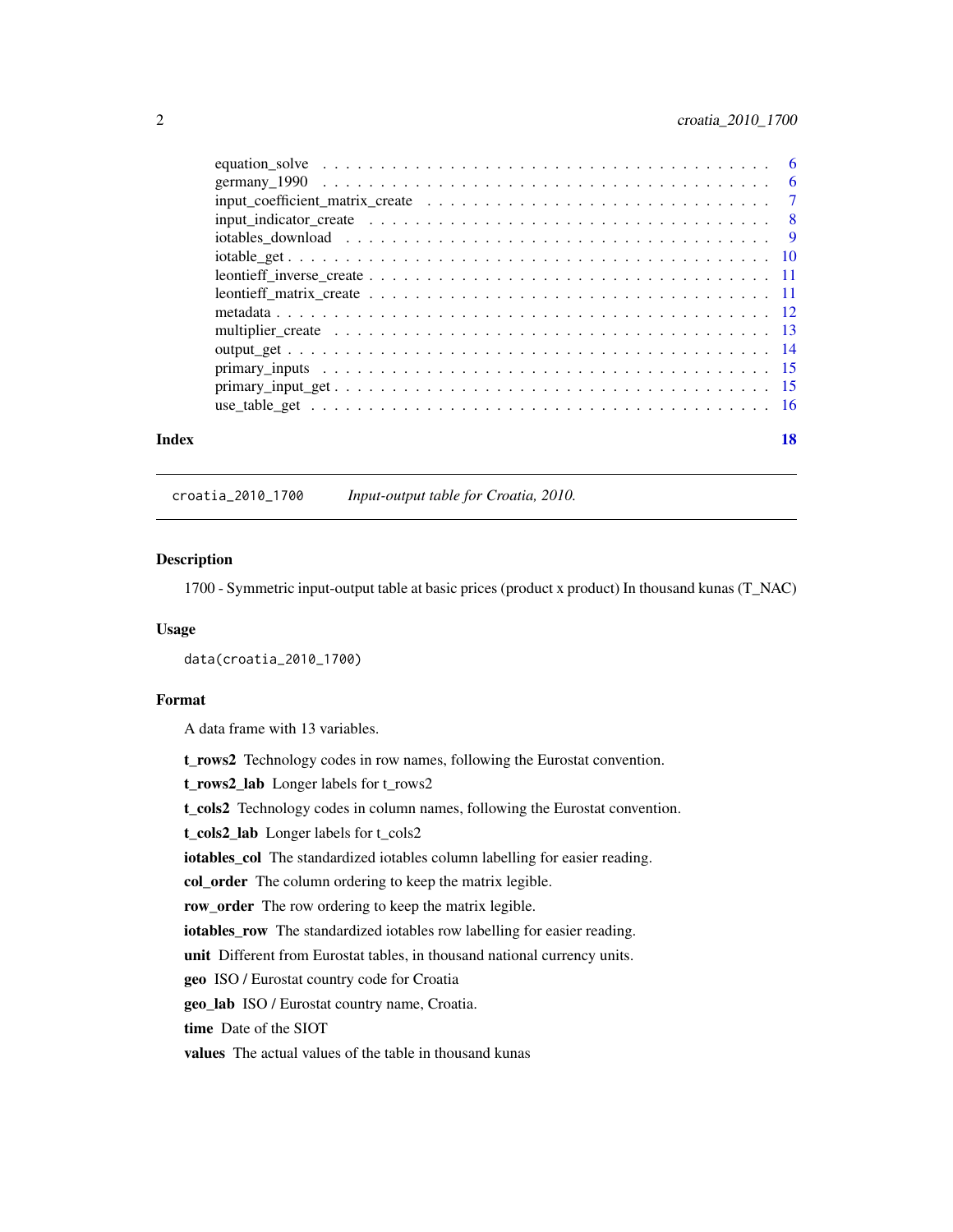#### <span id="page-2-0"></span>Source

[Eurostat Manual of Supply, Use and Input-Output Tables](https://www.dzs.hr/Hrv_Eng/publication/2015/12-01-04_01_2015.xlsx) Updated 17 December 2015.

croatia\_2010\_1800 *Input-output table for Croatia, 2010.*

#### Description

1800 - Symmetric input-output table for domestic production (product x product) In thousand kunas (T\_NAC)

#### Usage

data(croatia\_2010\_1800)

#### Format

A data frame with 13 variables.

t\_rows2 Technology codes in row names, following the Eurostat convention.

t\_rows2\_lab Longer labels for t\_rows2

values The actual values of the table in thousand kunas

t cols2 Column labels, following the Eurostat convention with differences. CPA suffix added to original DZS column names.

t\_cols2\_lab Longer labels for t\_cols2

iotables\_col The standardized iotables column labelling for easier reading.

col\_order The column ordering to keep the matrix legible.

iotables\_row The standardized iotables row labelling for easier reading.

row\_order The row ordering to keep the matrix legible.

unit Different from Eurostat tables, in thousand national currency units.

geo ISO / Eurostat country code for Croatia

geo\_lab ISO / Eurostat country name, Croatia.

time Date of the SIOT

#### Source

[Eurostat Manual of Supply, Use and Input-Output Tables](https://www.dzs.hr/Hrv_Eng/publication/2015/12-01-04_01_2015.xlsx) Updated 17 December 2015.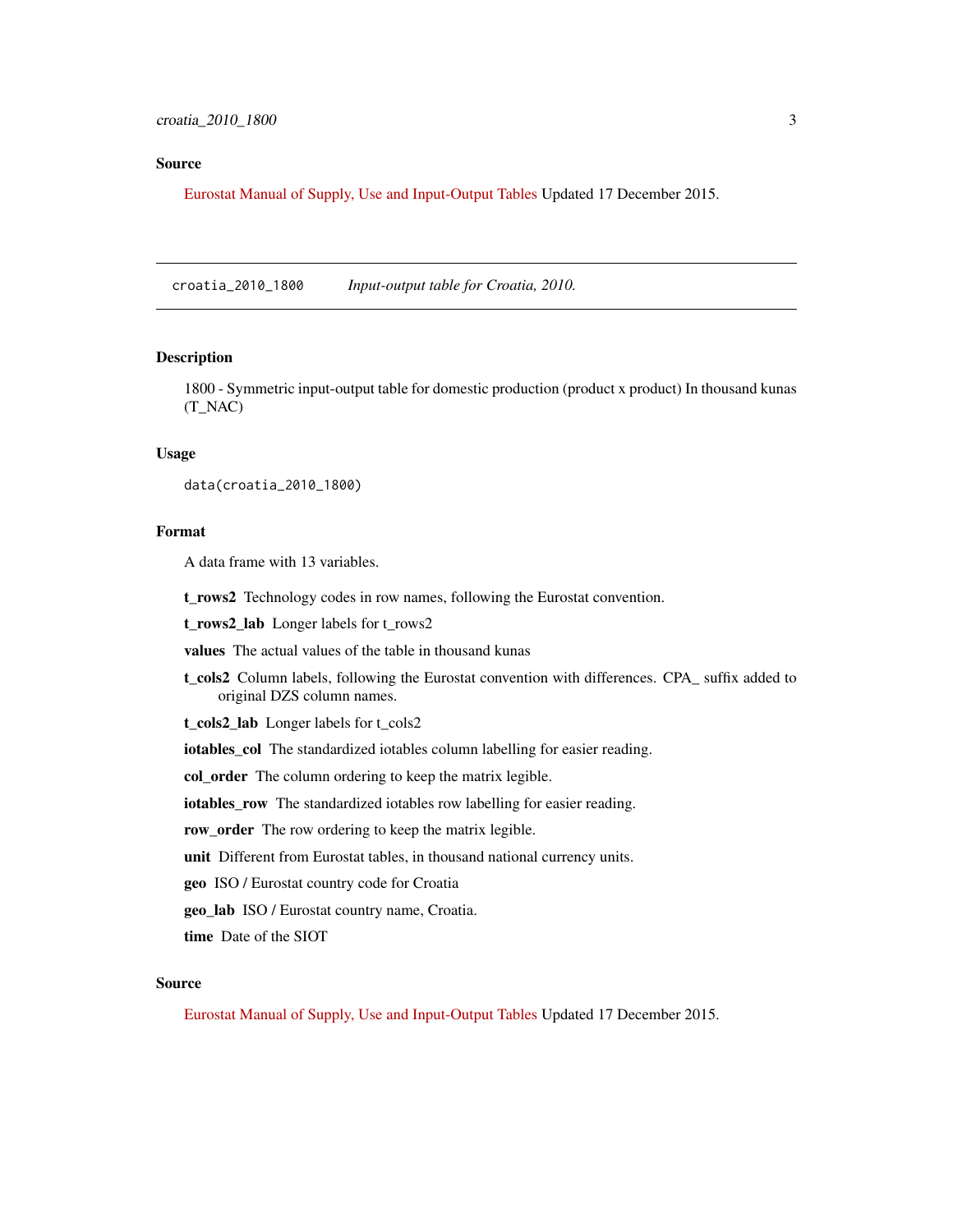<span id="page-3-0"></span>1900 - Symmetric input-output table for imports (product x product) In thousand kunas (T\_NAC)

#### Usage

data(croatia\_2010\_1900)

#### Format

A data frame with 13 variables.

t\_rows2 Technology codes in row names, following the Eurostat convention.

t\_rows2\_lab Longer labels for t\_rows2

values The actual values of the table in thousand kunas

t\_cols2 Column labels, following the Eurostat convention with differences. CPA\_ suffix added to original DZS column names.

t\_cols2\_lab Longer labels for t\_cols2

iotables\_col The standardized iotables column labelling for easier reading.

col\_order The column ordering to keep the matrix legible.

iotables\_row The standardized iotables row labelling for easier reading.

row\_order The row ordering to keep the matrix legible.

unit Different from Eurostat tables, in thousand national currency units.

geo ISO / Eurostat country code for Croatia

geo\_lab ISO / Eurostat country name, Croatia.

time Date of the SIOT

#### Source

[Eurostat Manual of Supply, Use and Input-Output Tables](https://www.dzs.hr/Hrv_Eng/publication/2015/12-01-04_01_2015.xlsx) Updated 17 December 2015.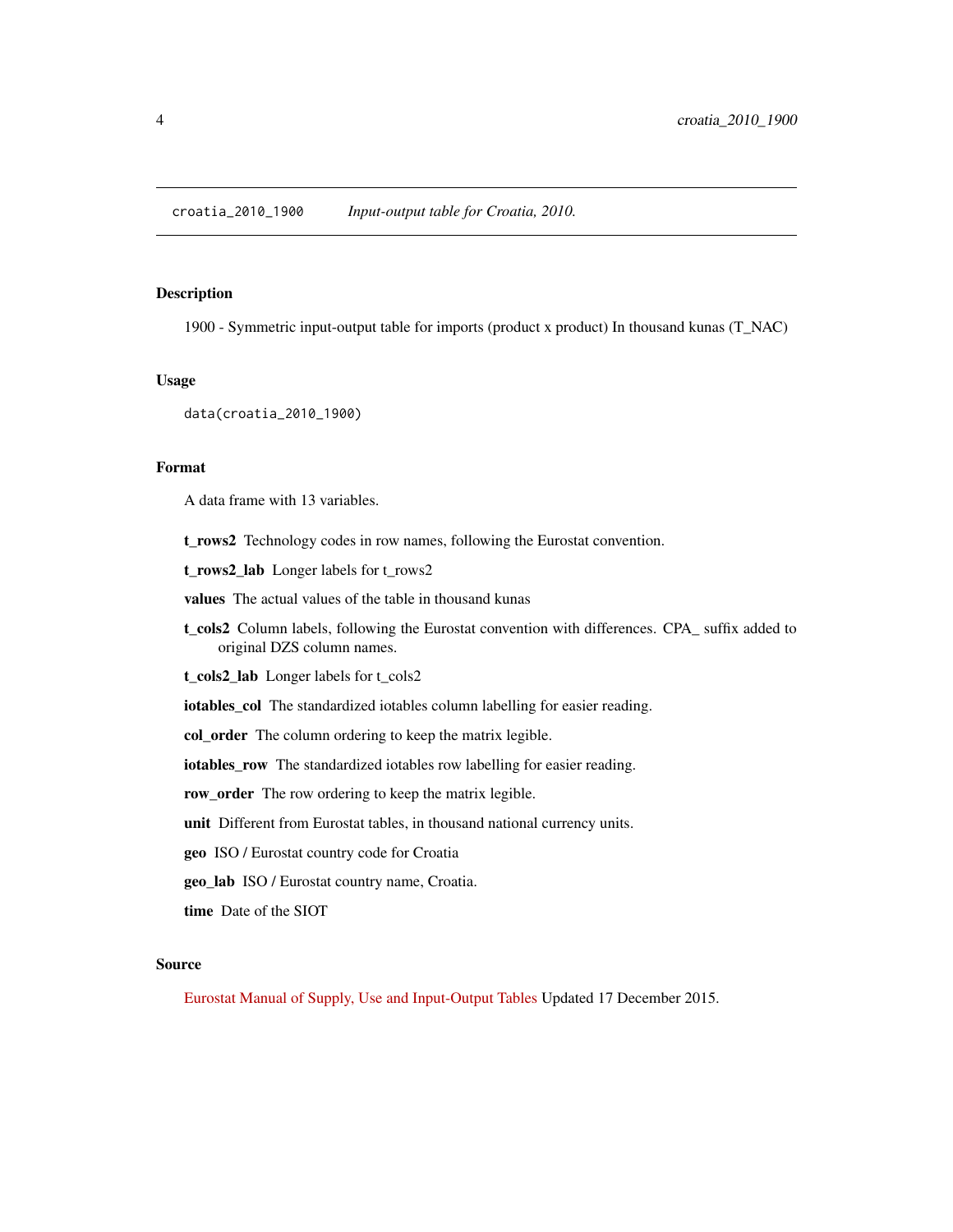<span id="page-4-0"></span>croatia\_employment\_2013

*Croatian employment data for the year 2013*

#### Description

Aggregate Croatian detailed employment statistics into the Croatian (EU standard) Symmetric input-output table format.

#### Usage

data(croatia\_employment\_2013)

#### Format

A data frame with 107 observations in 2 variables:

code Short labels

iotables\_row iotables style labels

employment Employment in the sector in Croatia, not in thousands!

croatia\_employment\_aggregation

*Aggregation table for Croatian employment statistics*

#### Description

Aggregate Croatian detailed employment statistics into the Croatian (EU standard) Symmetric input-output table format.

#### Usage

data(croatia\_employment\_aggregation)

#### Format

A data frame with 105 rows (including empty ones) and 2 variables.

employment\_label Labelling in DZS English language export

t\_cols2 Labelling of EU/DZS SIOTs.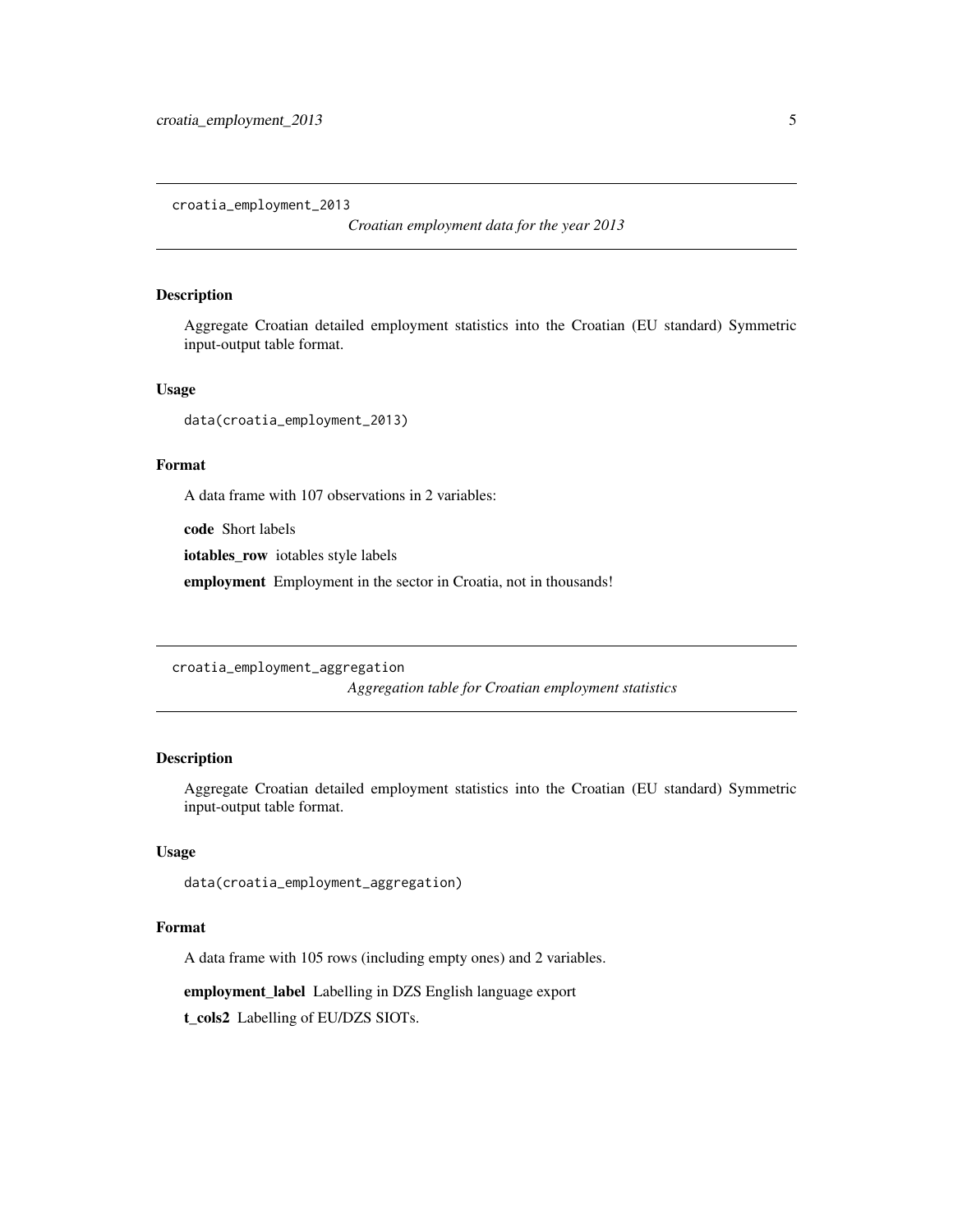<span id="page-5-1"></span><span id="page-5-0"></span>

The function matches to parts of the matrix equation, using the named formats with row names and solves the matrix equation. This function is used in wrapper functions, such as [multiplier\\_create](#page-12-1). to solve particular problems, but it can be used directly, too. The function only performs the lhs pairing industries and checking for exceptions.

#### Usage

equation\_solve(LHS = NULL, Im = NULL)

#### Arguments

| <b>LHS</b> | A left-hand side vector with a key column containing the industry or product<br>names for matching, for example the employment coefficients. |
|------------|----------------------------------------------------------------------------------------------------------------------------------------------|
| Im         | A Leontieff-inverse with a key column containing the industry or product names<br>for matching.                                              |

#### Examples

```
Im = data frame (
a = c("row1", "row2"),
b = c(1,1),c = c(2,0)LHS = data.frame (
a = "lhs",b = 1,c = 0.5equation_solve (Im = Im, LHS = LHS)
```
germany\_1990 *Simple input-output table for Germany, 1990.*

#### Description

For testing purposes a well documented example data set is used from the Eurostat manual. The table in the Eurostat manual is brought to the format used by the Eurostat database. It is a small dataset for examples, but it is also instructive to understand how Eurostat stores the highly structured SIOTs in long-form tidy datasets. The third and fourth quadrant labelling follows the current Eurostat labels.

#### Usage

data(germany\_1990)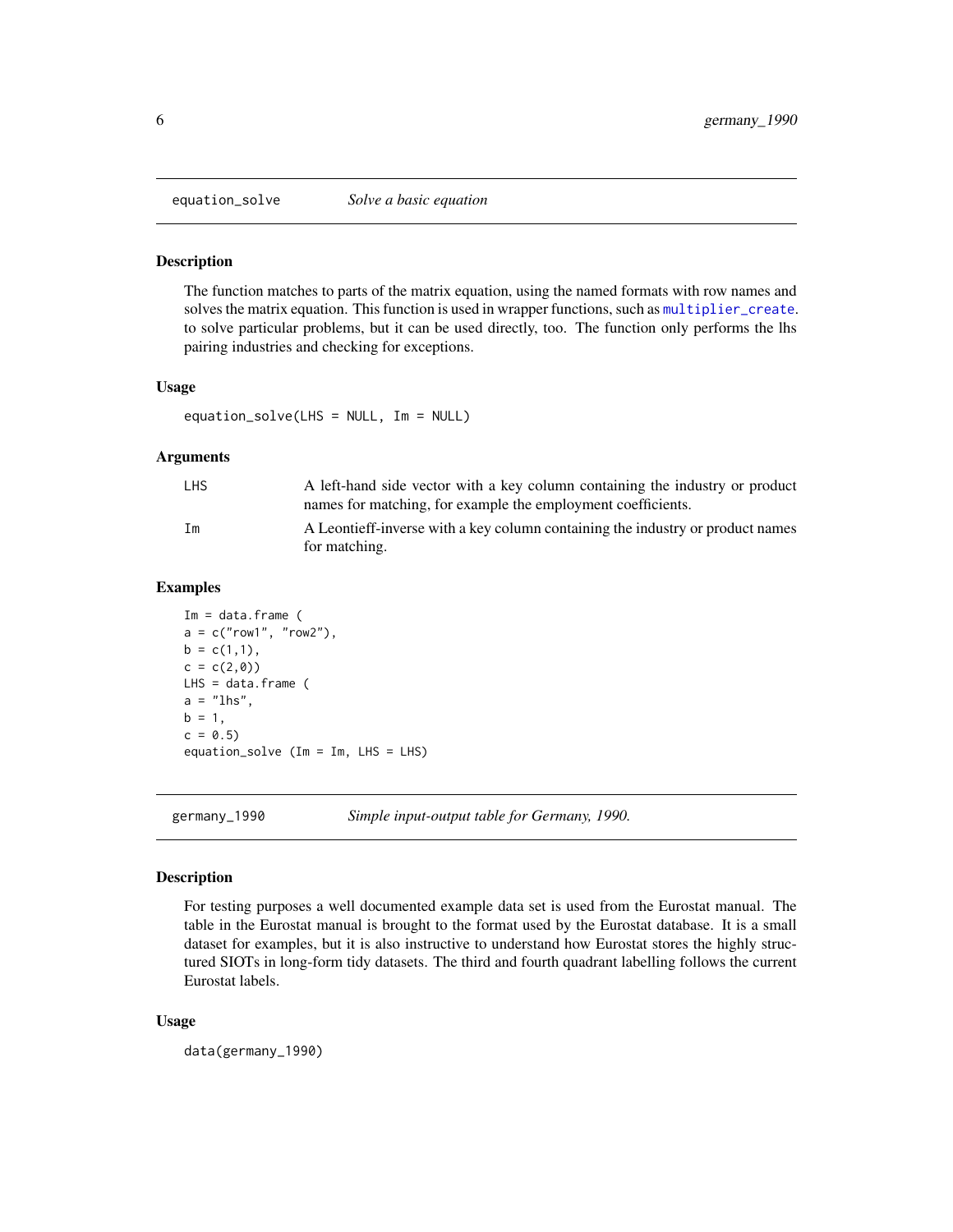#### <span id="page-6-0"></span>Format

A data frame with 228 observations and 10 variables.

t\_rows2 Technology codes in row names, following the Eurostat convention.

t\_rows2\_lab Longer labels for t\_rows2

t\_cols2 Column labels, following the Eurostat convention with differences.

t\_cols2\_lab Longer labels for t\_cols2

values The actual values of the table in million euros

unit MIO\_EUR, the same as Eurostat

unit\_lab Million euros. Eurostat usually has euro and national currency unit values, too.

geo ISO / Eurostat country code for Germany, i.e. DE

geo\_lab ISO / Eurostat country name, Germany

time Date of the SIOT

#' @keywords data, datasets, input-output table, Germany

#### Source

[Eurostat Manual of Supply, Use and Input-Output Tables](http://ec.europa.eu/eurostat/documents/3859598/5902113/KS-RA-07-013-EN.PDF/b0b3d71e-3930-4442-94be-70b36cea9b39?version=1.0) p 492

<span id="page-6-1"></span>input\_coefficient\_matrix\_create *Create an input coefficient matrix*

#### Description

Create an input coefficient matrix from the input flow matrix and the output vector. The two input vectors must have consistent labelling, i.e the same column names must be found in the use table (input flow) and the output vector.

#### Usage

```
input_coefficient_matrix_create(input_flow, output, digits = NULL)
```
#### Arguments

| input_flow | An input flow matrix created with the use_table_get function.                                                 |
|------------|---------------------------------------------------------------------------------------------------------------|
| output     | An output vector with a key column, created by output_get.                                                    |
| digits     | An integer showing the precision of the technology matrix in digits. If not given,<br>no rounding is applied. |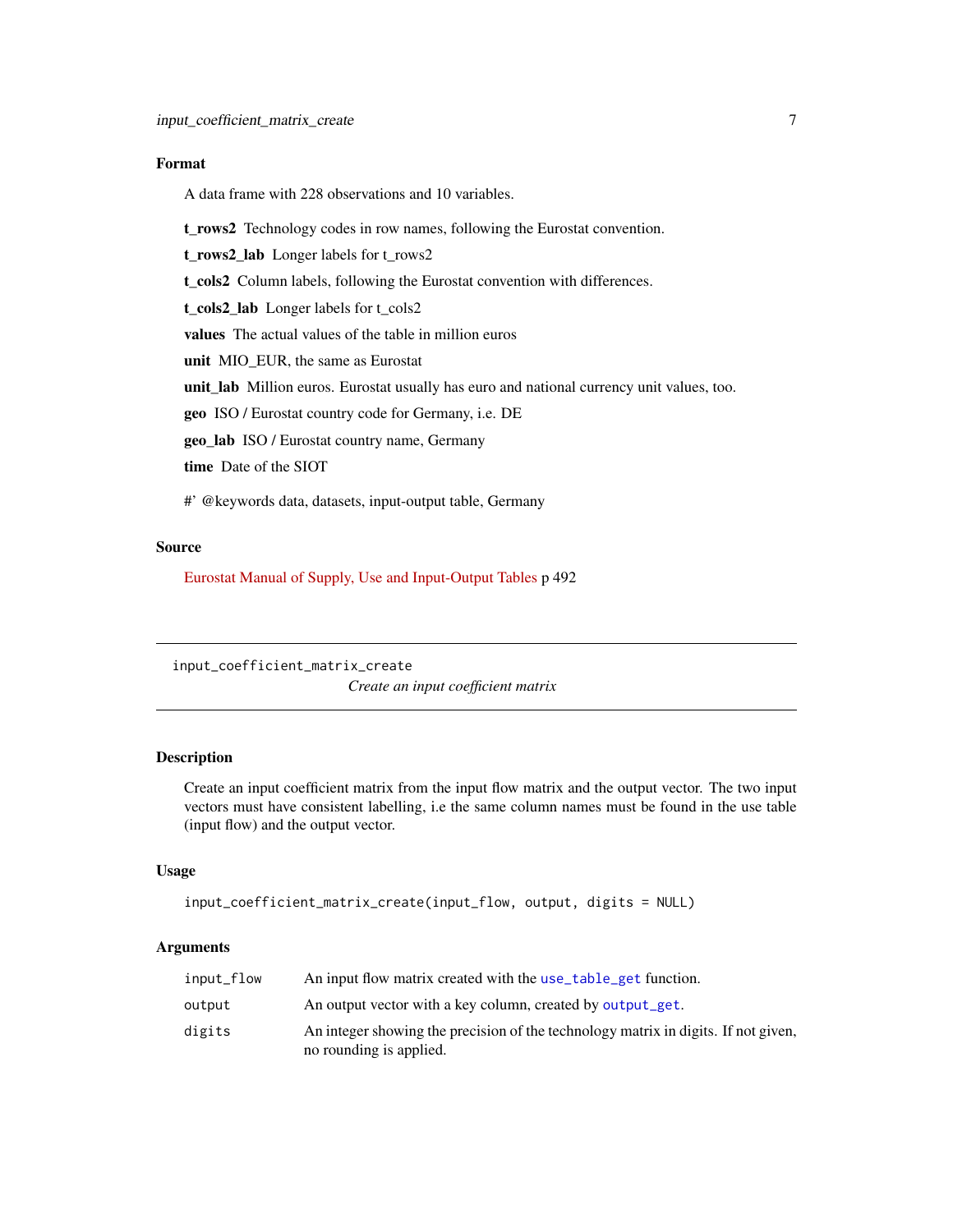#### Details

If there are zero values in the output vector, they will be changed to 0.000001 and you will get a warning. Some analyitcal equations cannot be solved with zero elements. You either have faulty input data, or you have to use some sort of data modification to carry on your analysis.

An alternative that is not implemented here, because it requires analytical judgment, is the aggregation of elements into larger ones that are no longer equal to zero, i.e. merging an industry or product class that has a positive value with another industry or product class that is zero.

#### Examples

```
de_use <- use_table_get ( source = "germany_1990", geo = "DE",
                          year = 1990, unit = "MIO_EUR",
                          households = FALSE, labelling = "iotables")
de_output <- output_get ( source = "germany_1990", geo = "DE",
                          year = 1990, unit = "MIO_EUR",
                          households = FALSE, labelling = "iotables")
```
<span id="page-7-1"></span>input\_indicator\_create

*Create input indicator(s)*

#### **Description**

The function creates the input indicators from the inputs and the outputs.

#### Usage

```
input_indicator_create(input_matrix, output_vector, digits = NULL)
```
#### Arguments

| input_matrix | A named (primary) input(s) vector or matrix created by primary_input_get |
|--------------|--------------------------------------------------------------------------|
|              | output_vector A named output vector created by output_get.               |
| digits       | Rounding digits, if omitted, no rounding takes place.                    |

#### Examples

```
de_output <- output_get ( source = "germany_1990", geo = "DE",
                        year = 1990, unit = "MIO_EUR",
                         households = FALSE, labelling = "iotables")
de_emp <- primary_input_get ( input = "compensation_employees",
                             source = "germany_1990", geo = "DE",
                             year = 1990, unit = "MIO_EUR",
                             households = FALSE, labelling = "iotables")
```
de\_emp\_indicator <- input\_indicator\_create ( de\_emp, de\_output)

<span id="page-7-0"></span>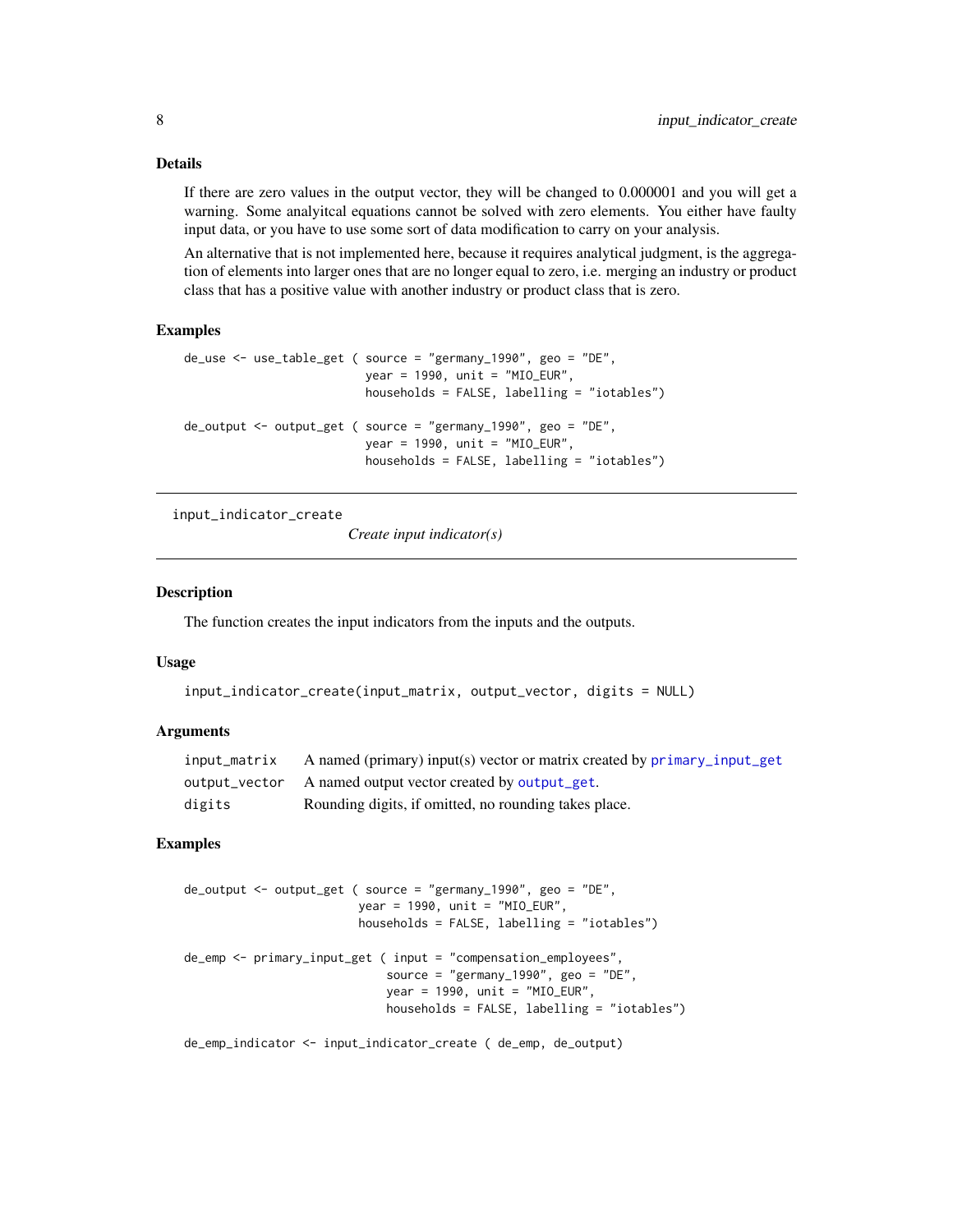<span id="page-8-1"></span><span id="page-8-0"></span>This function downloads standard input-output table files. Currently only Eurostat files are supported. You are not likely to use this function, because [iotable\\_get](#page-9-1) will call this function if necessary and properly filter out an input-output table. The only parameter is the Eurostat code of the table: Symmetric input-output table - current prices (NACE Rev. 2) [naio\_cp17\_r2] Symmetric input-output table at basic prices (product by product) (naio\_10\_cp1700) Symmetric input-output table at basic prices (industry by industry) (naio\_10\_cp1750) Symmetric input-output table at basic prices (product by product) (previous years prices) (naio\_10\_pyp1700) Symmetric input-output table at basic prices (industry by industry) (previous years prices) (naio\_10\_pyp1750)

#### Usage

```
iotables_download(source = "naio_cp17_r2", stk_flow = "DOM")
```
#### Arguments

| source   | Currently only source = "eurostat" works. Later OECD Stan will be added.  |
|----------|---------------------------------------------------------------------------|
| stk flow | Defaults to "TOTAL". Possible values are "DOM", "IMP", "TOTAL". In tables |
|          | where no distinction is made it is not needed.                            |

#### Details

EU-level tables Input-output table for domestic output at current prices, 60 branches - EU aggregates (NACE Rev. 2) (naio\_18\_agg\_60\_r2) Input-output table at current prices, 10 branches - EU aggregates (NACE Rev. 2) (naio\_17\_agg\_10\_r2) Input-output table at current prices, 6 branches - EU aggregates (naio\_17\_agg\_6)

At the moment import and domestic tables are not yet supported in the package. The data is downloaded in the tempdir() under the name the statistical product as an rds file. (For example: naio\_10\_cp1750.rds) The temporary directory is emptied at every normal R session exit.

```
## Not run:
io_tables <- iotables_download ( source = "naio_cp17_r2" )
## End(Not run)
```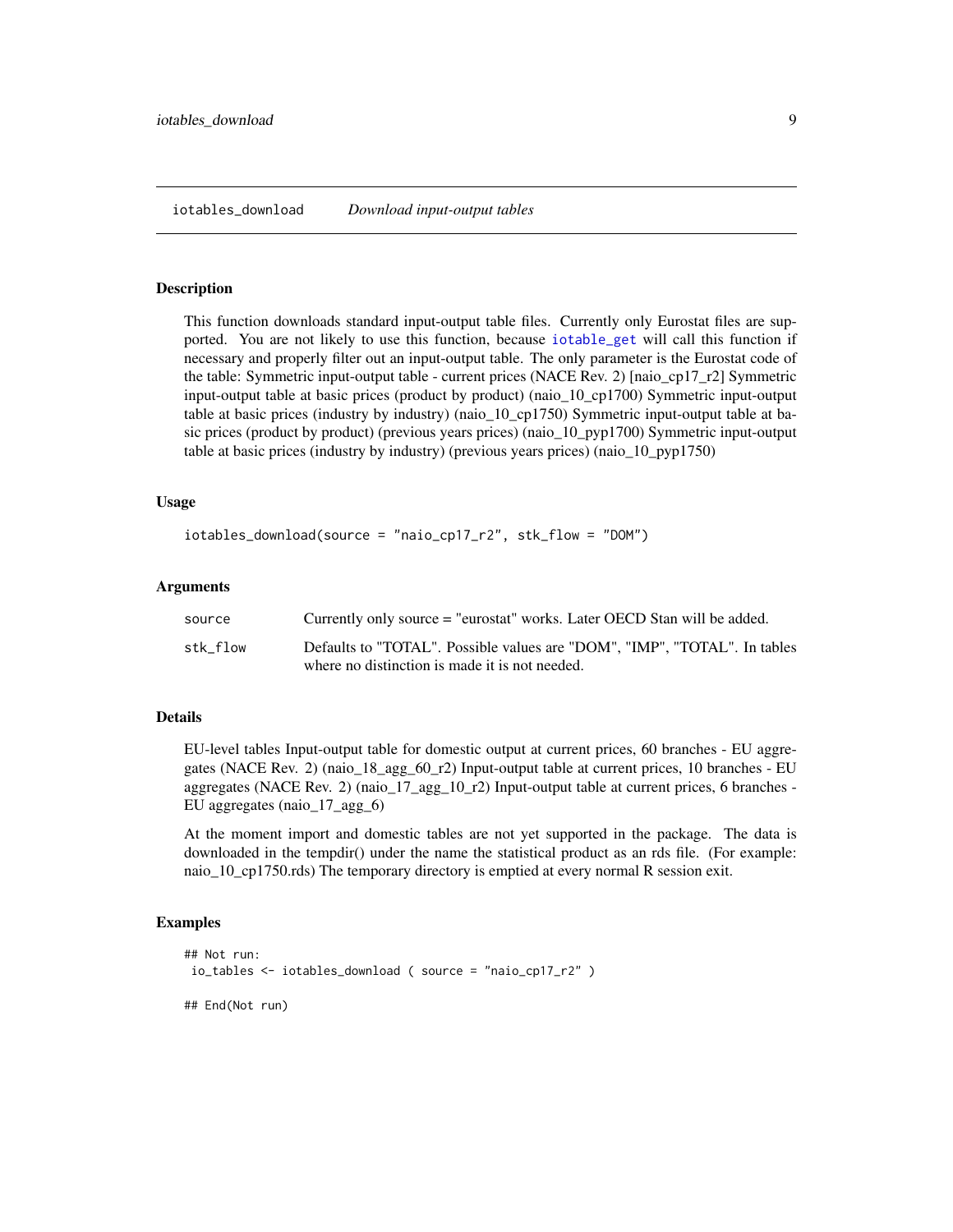<span id="page-9-1"></span><span id="page-9-0"></span>

This function is used to filter out a single input-output table from a database, for example a raw file downloaded from the Eurostat website. It provides some functionality to avoid some pitfalls. Unless you want to work with bulk data files, you should not invoke [iotables\\_download](#page-8-1) directly, rather via this function, if and when it is necessary.

#### Usage

iotable\_get(source = "germany\_1990", geo = "DE", year = 1990, unit = "MIO\_EUR", stk\_flow = "DOM", labelling = "iotables")

#### Arguments

| source    | A data source, for example "naio_10_cp1700". Possible codes are "naio_10_cp1700",<br>"naio_10_cp1750", "naio_10_pyp1700", "naio_10_pyp1750", "naio_cp17_r2",<br>"naio_17_agg_60_r2", "naio_17_agg_10_r2", "croatia_2010_1700", "croatia_2010_1800",<br>"croatia_2010_1900". For further information consult the Eurostat Symmetric<br>Input-Output Tables page. |
|-----------|-----------------------------------------------------------------------------------------------------------------------------------------------------------------------------------------------------------------------------------------------------------------------------------------------------------------------------------------------------------------|
| geo       | A country code or a country name. For example, "SK" or as "Slovakia".                                                                                                                                                                                                                                                                                           |
| year      | A numeric variable containing the year. Defaults to 2010, because this year has<br>the most data.                                                                                                                                                                                                                                                               |
| unit      | A character string containing the currency unit, defaults to "MIO_NAC" (million<br>national currency unit). The alternative is "MIO_EUR".                                                                                                                                                                                                                       |
| stk flow  | Defaults to "DOM", alternative "IMP".                                                                                                                                                                                                                                                                                                                           |
| labelling | Defaults to "iotables" which gives standard row and column names regardless<br>of the source of the table, or if it is a product x product, industry x industry or<br>product x industry table. The alternative is "short" which is the original short<br>row or column code of Eurostat or OECD.                                                               |

```
germany_table <- iotable_get( source = "germany_1990", geo = 'DE',
            year = 1990, unit = "MIO_EUR",
            labelling = 'iotables')
```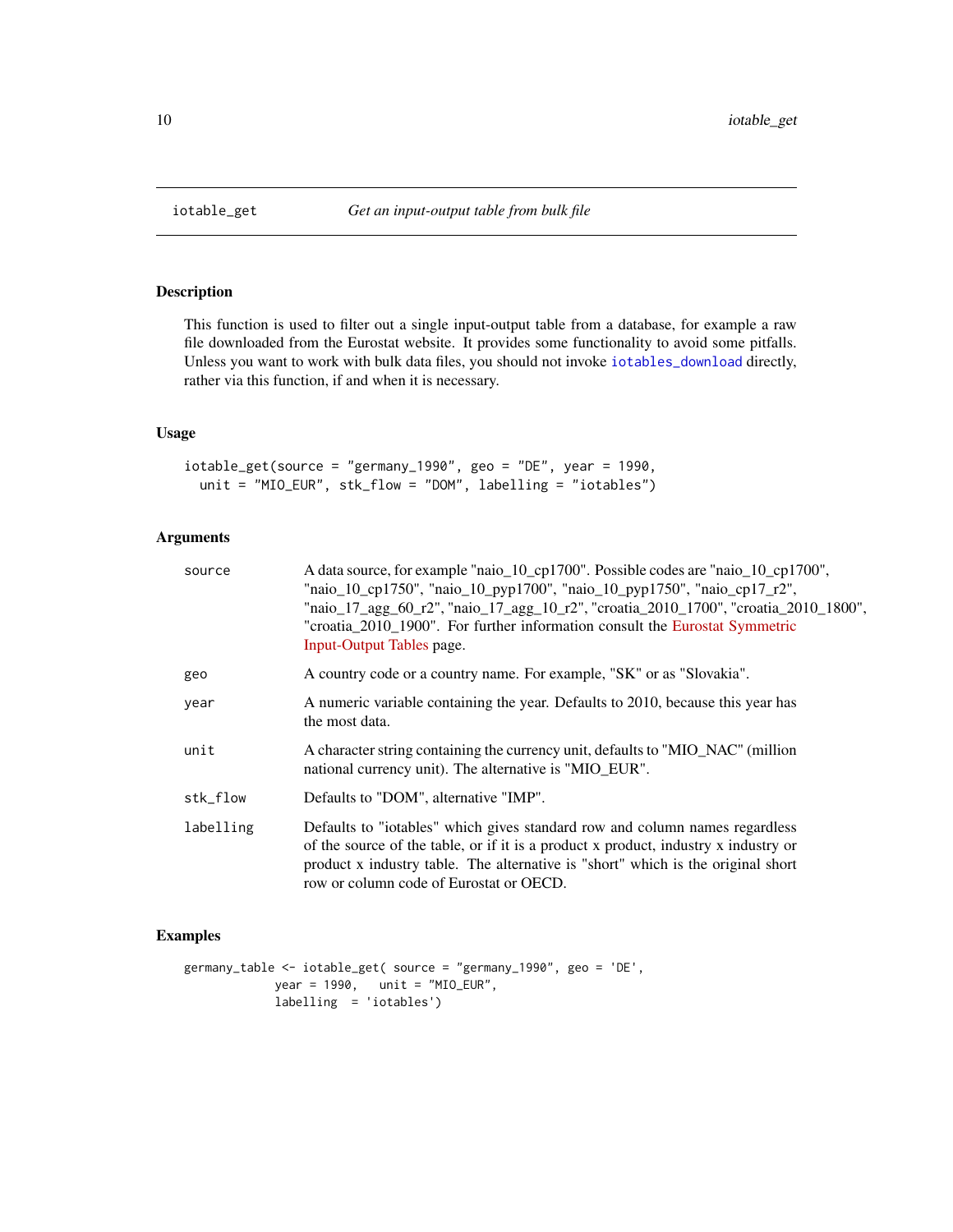<span id="page-10-2"></span><span id="page-10-0"></span>leontieff\_inverse\_create

*Create the inverse of a Leontieff-matrix.*

#### Description

The inversion takes place after the basic properties of the Leontieff matrix.

#### Usage

```
leontieff_inverse_create(leontieff_matrix)
```
#### Arguments

leontieff\_matrix

A Leontieff matrix created by the [leontieff\\_matrix\\_create](#page-10-1) function.

#### Examples

```
de_use <- use_table_get ( source = "germany_1990", geo = "DE",
               year = 1990, unit = "MIO_EUR",
               households = FALSE, labelling = "iotables")
de_output <- output_get ( source = "germany_1990", geo = "DE",
               year = 1990, unit = "MIO_EUR",
               households = FALSE, labelling = "iotables")
de_coeff <- input_coefficient_matrix_create( de_use, de_output, digits = 4)
L <- iotables::leontieff_matrix_create( technology_coefficients_matrix = de_coeff )
I <- leontieff_inverse_create (L)
```
<span id="page-10-1"></span>leontieff\_matrix\_create

*Create a Leontieff matrix*

#### Description

Create a Leontieff matrix from technology matrix after some basic error handling. Most likely you will need this function as a step to invoke the function to create its inverse: [leontieff\\_inverse\\_create](#page-10-2).

#### Usage

leontieff\_matrix\_create(technology\_coefficients\_matrix)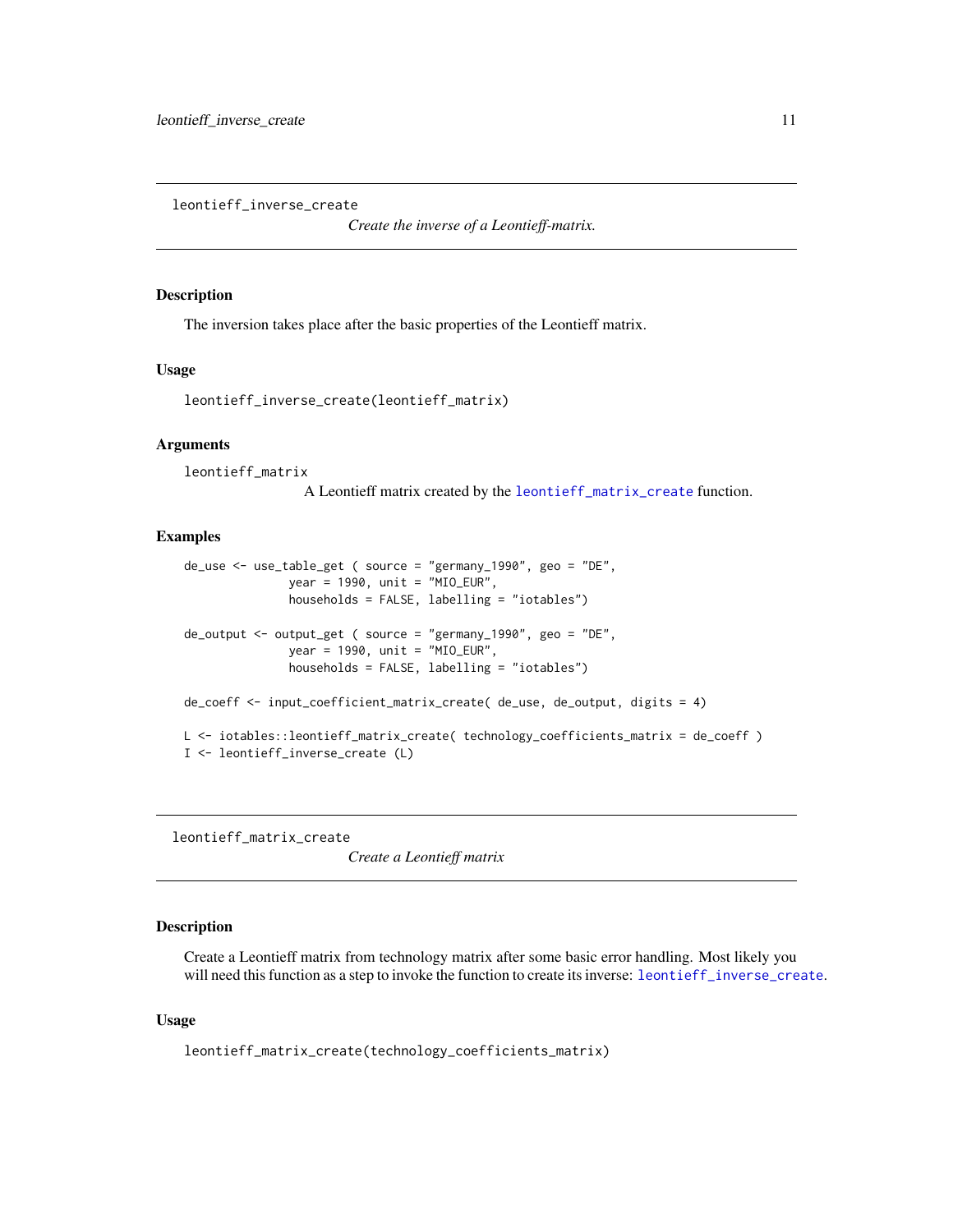<span id="page-11-0"></span>12 metadata

#### Arguments

```
technology_coefficients_matrix
                 A technology coefficient matrix created by the input_coefficient_matrix_create.
```
#### Examples

```
de_use <- use_table_get ( source = "germany_1990", geo = "DE",
               year = 1990, unit = "MIO_EUR",
               households = FALSE, labelling = "iotables")
de_output <- output_get ( source = "germany_1990", geo = "DE",
               year = 1990, unit = "MIO_EUR",
               households = FALSE, labelling = "iotables")
de_coeff <- input_coefficient_matrix_create( de_use, de_output, digits = 4)
L <- iotables::leontieff_matrix_create( technology_coefficients_matrix = de_coeff )
```
metadata *Metadata*

#### **Description**

An arrangement of the Eurostat national accounts vocabulary, used to correctly order wide format rows and columns from bulk long-form tables.

#### Usage

data(metadata)

#### Format

A data frame with 10 variables. #'

variable Eurostat vocabulary source, i.e. t\_rows, t\_cols, prod\_na, induse

group Informal labelling for macroeconomic groups

code Eurostat labels

label Eurostat label descriptions

quadrant Where to place the data from a long-form raw data file

account\_group Different from Eurostat tables, in thousand national currency units.

digit\_1 third digit for ordering

digit\_2 fourth digit for ordering

numeric\_label ordering from quadrant, account\_group, digit\_1, digit\_2

iotables\_label Custom, machine\_readable snake format variable names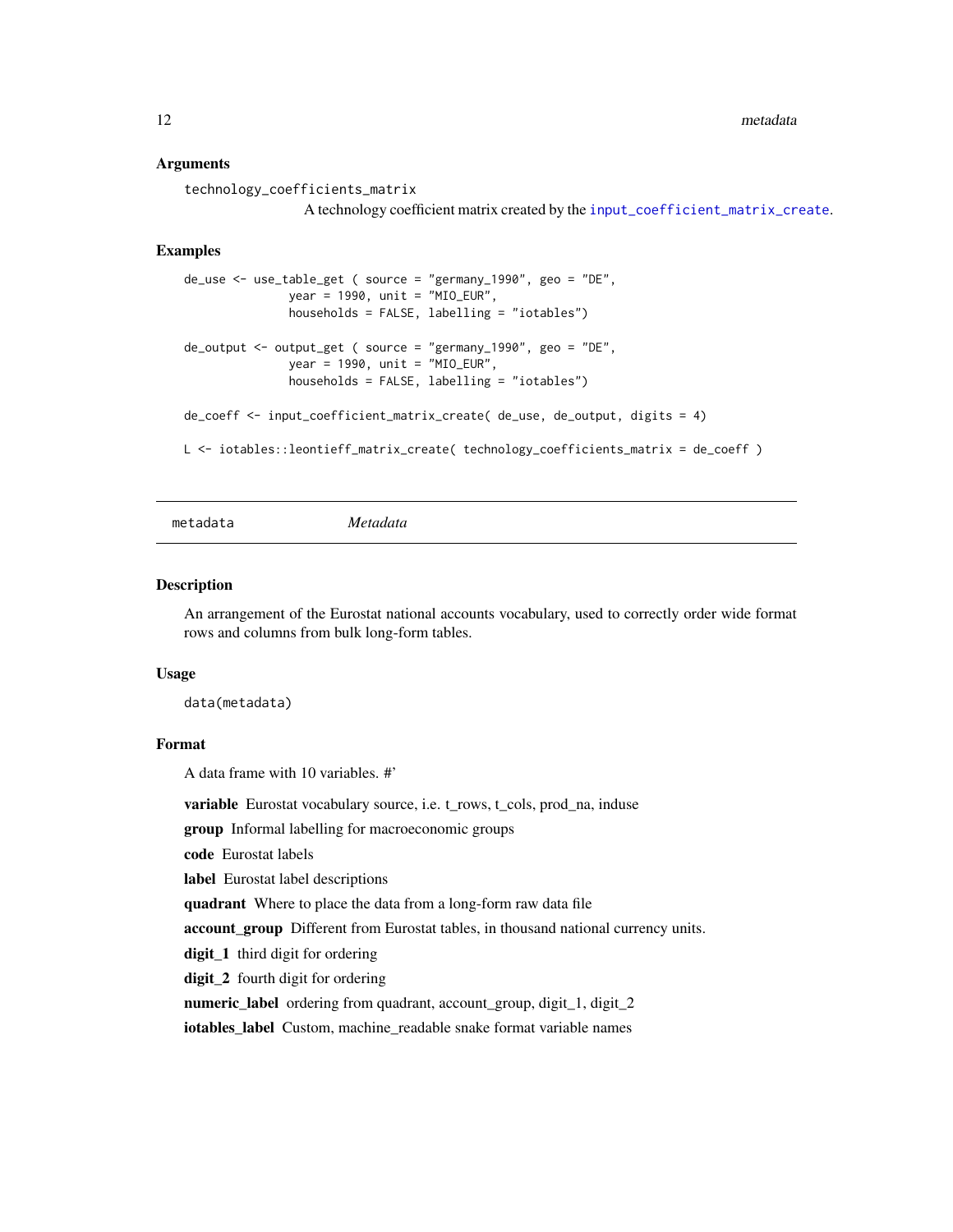<span id="page-12-1"></span><span id="page-12-0"></span>multiplier\_create *Create multipliers*

#### Description

This function is in fact a wrapper around the [equation\\_solve](#page-5-1) function, adding a key column with the name to the multiplier the maintain structural consistency.

#### Usage

```
multiplier_create(input_vector = NULL, Im = NULL,
  multiplier_name = "multiplier", digits = NULL)
```
#### Arguments

| input_vector    | An input matrix or vector created by the input_indicator_create function.                    |
|-----------------|----------------------------------------------------------------------------------------------|
| Im              | The Leontieff inverse as a named object created by the leontieff_inverse_create<br>function. |
| multiplier_name |                                                                                              |
|                 | A variable name to be given to the returned multipliers. Defaults to 'multiplier'.           |
| digits          | Rounding digits, if omitted, no rounding takes place.                                        |

```
de_use <- use_table_get ( source = "germany_1990", geo = "DE",
year = 1990, unit = "MIO_EUR",
households = FALSE, labelling = "iotables")
de_output <- output_get ( source = "germany_1990", geo = "DE",
                         year = 1990, unit = "MIO_EUR",
                         households = FALSE, labelling = "iotables")
de_emp <- primary_input_get ( input = "employment_total",
           source = "germany_1990", geo = "DE",
           year = 1990,households = FALSE, labelling = "iotables")
de_emp_indicator <- input_indicator_create (de_emp, de_output)
de_coeff <- input_coefficient_matrix_create( de_use,
de_output, digits = 4)
L_de <- leontieff_matrix_create( technology_coefficients_matrix =
                                    de_coeff )
I_de <- leontieff_inverse_create(L_de)
employment_multipliers <- multiplier_create (
           input\_vector = de_emp_indicator,<br>
Im = I_dde,
                          = I_dde,
```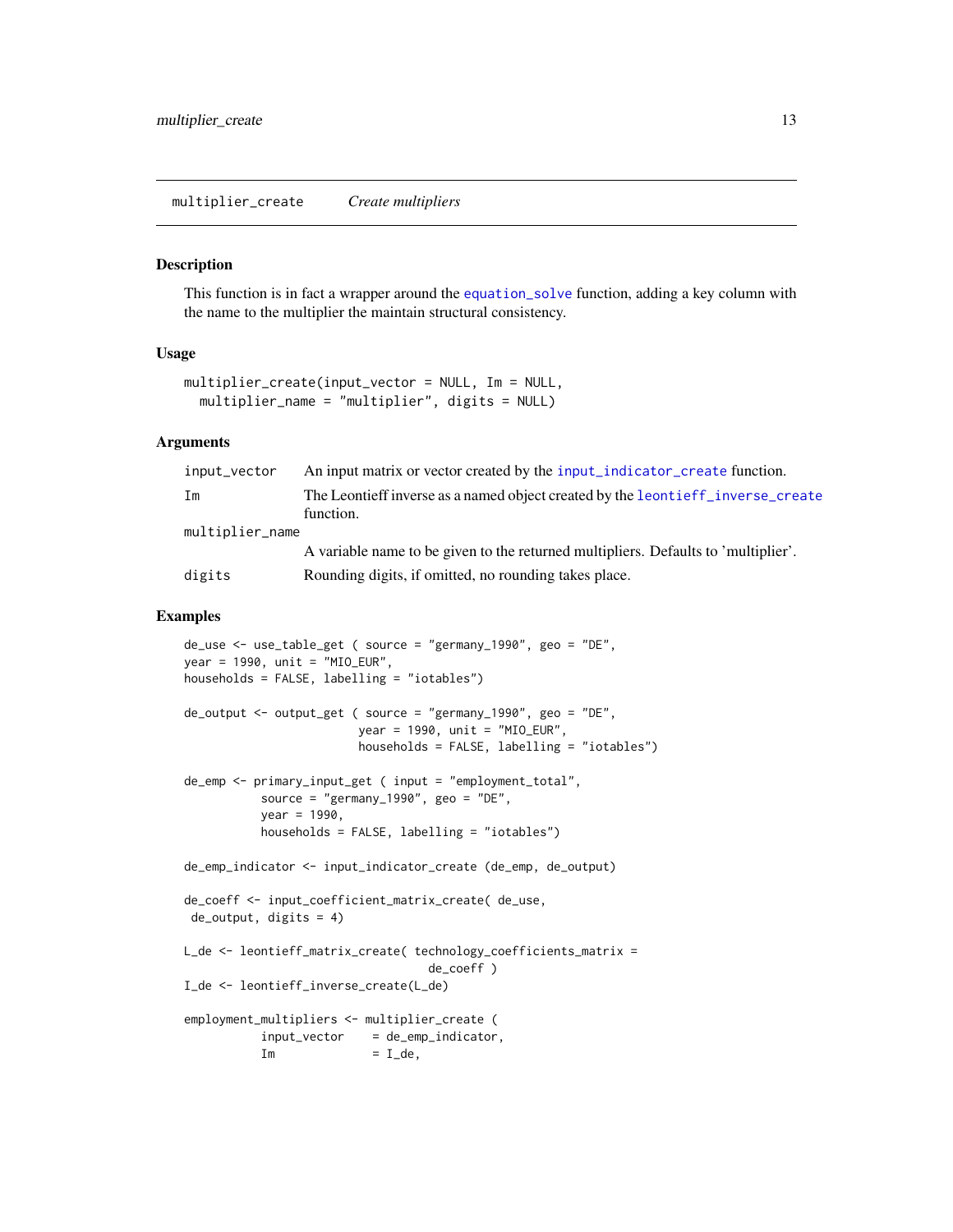```
multiplier_name = "employment_multiplier",
digits = 4)
```
<span id="page-13-1"></span>output\_get *Get an output vector*

#### Description

Get an output vector

#### Usage

```
output_get(source = "germany_1990", geo = "DE", year = 1990,
  unit = "MIO_EUR", households = FALSE, labelling = "iotables",
  stk_flow = "DOM", keep_total = FALSE)
```
#### Arguments

| source     | A data source, for example "naio_10_cp1700". Possible codes are "naio_10_cp1700",<br>"naio_10_cp1750", "naio_10_pyp1700", "naio_10_pyp1750", "naio_cp17_r2",<br>"naio_17_agg_60_r2", "naio_17_agg_10_r2", "croatia_2010_1700", "croatia_2010_1800",<br>"croatia_2010_1900". For further information consult the Eurostat Symmetric<br>Input-Output Tables page. |
|------------|-----------------------------------------------------------------------------------------------------------------------------------------------------------------------------------------------------------------------------------------------------------------------------------------------------------------------------------------------------------------|
| geo        | A country code or a country name. For example, "SK" or as "Slovakia".                                                                                                                                                                                                                                                                                           |
| year       | A numeric variable containing the year. Defaults to 2010, because this year has<br>the most data.                                                                                                                                                                                                                                                               |
| unit       | A character string containing the currency unit, defaults to "MIO_NAC" (million<br>national currency unit). The alternative is "MIO_EUR".                                                                                                                                                                                                                       |
| households | If you need to make household demand endogenous, or "close the households"<br>off", TRUE selects wages and final household consumption. This is needed for<br>induced-effects calculations.                                                                                                                                                                     |
| labelling  | Defaults to "iotables" which gives standard row and column names regardless<br>of the source of the table, or if it is a product x product, industry x industry or<br>product x industry table. The alternative is "short" which is the original short<br>row or column code of Eurostat or OECD.                                                               |
| stk_flow   | Defaults to "DOM", alternative "IMP".                                                                                                                                                                                                                                                                                                                           |
| keep_total | Logical variable. Defaults to FALSE and removes the totaling row and column<br>from the matrix.                                                                                                                                                                                                                                                                 |

```
output_hr <- output_get(source = "croatia_2010_1800", geo = "HR",
                       year = 2010, unit = "T_NAC", labelling = "iotables")
```
<span id="page-13-0"></span>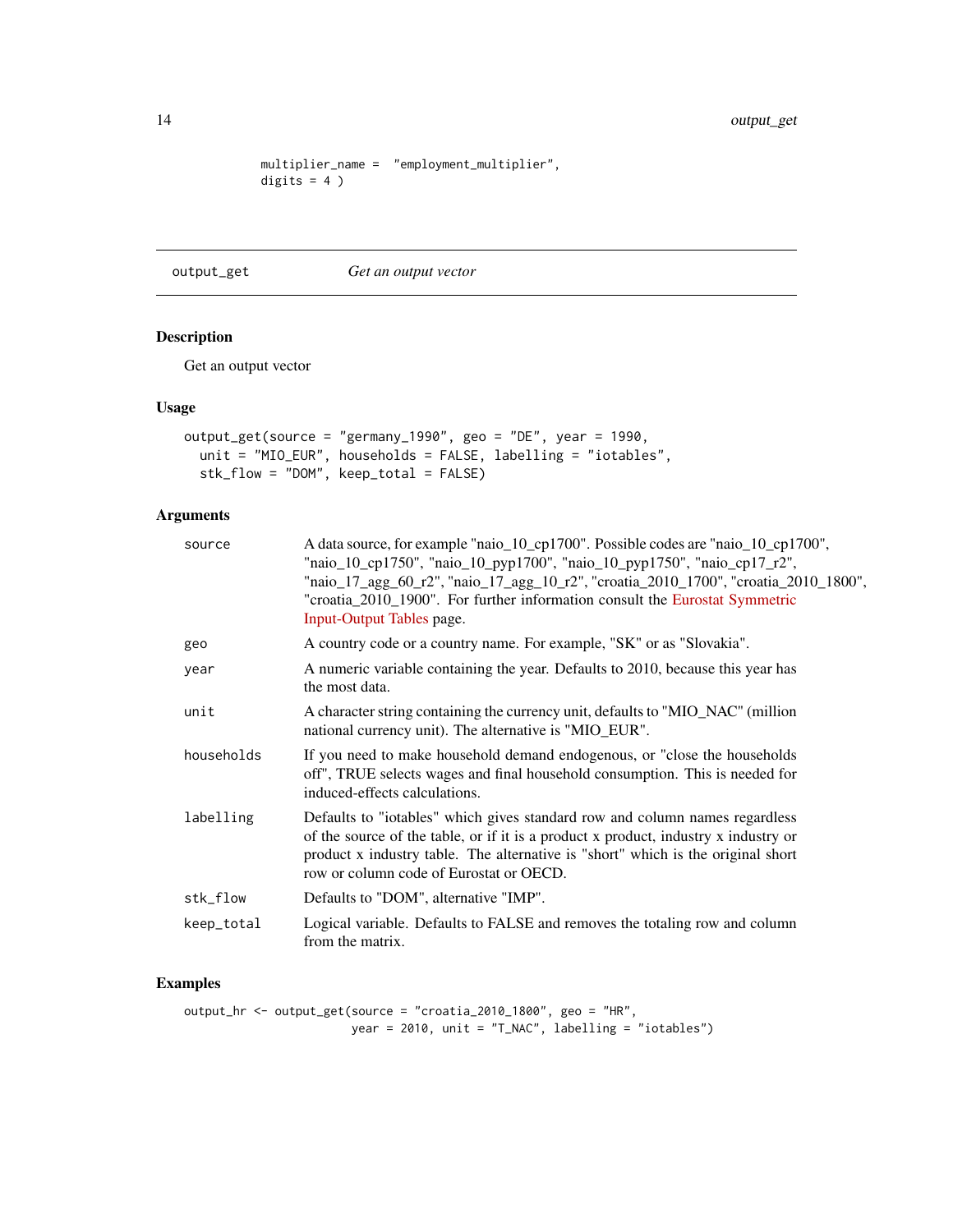<span id="page-14-0"></span>primary\_inputs *Primary input abbreviations*

#### Description

Only currently used primary inputs. Abbreviations for filtering.

#### Usage

```
data("croatia_employment_aggregation")
```
#### Format

A data frame with 105 rows (including empty ones) and 2 variables.

t\_rows2 Eurostat code of the input.

t\_rows2\_lab Labelling of the input by Eurostat.

source Eurostat / DZS

indicator Human readable abbreviation

<span id="page-14-1"></span>primary\_input\_get *Get primary inputs*

#### Description

This function will retrieve any primary input from the input-output table. You can use the iotables or the original (Eurostat) short labels to select the primary input. If you work with the original Eurostat labels, you can review the codes of variables with 'View(metadata)'.

#### Usage

```
primary_input_get(input = "compensation_employees", source = "germany_1990",
 geo = "DE", year = 1990, unit = "MIO_EUR", households = FALSE,stk_flow = "DOM", labelling = "iotables")
```
#### Arguments

input A character string or a character vector containing the indicator names. Any of 'compensation\_employees', 'wages\_salaries', 'mixed\_income\_gross', 'gva' (for gross value added), 'surplus\_mixed\_gross', 'surplus\_mixed\_net', 'net\_tax\_production', 'import\_goods\_services' (and its breakup ...\_MU, \_non\_MU, ...\_EU, ...non\_EU). If the indicator is not found in the table, you will get an error. The input parameter is case sensitive.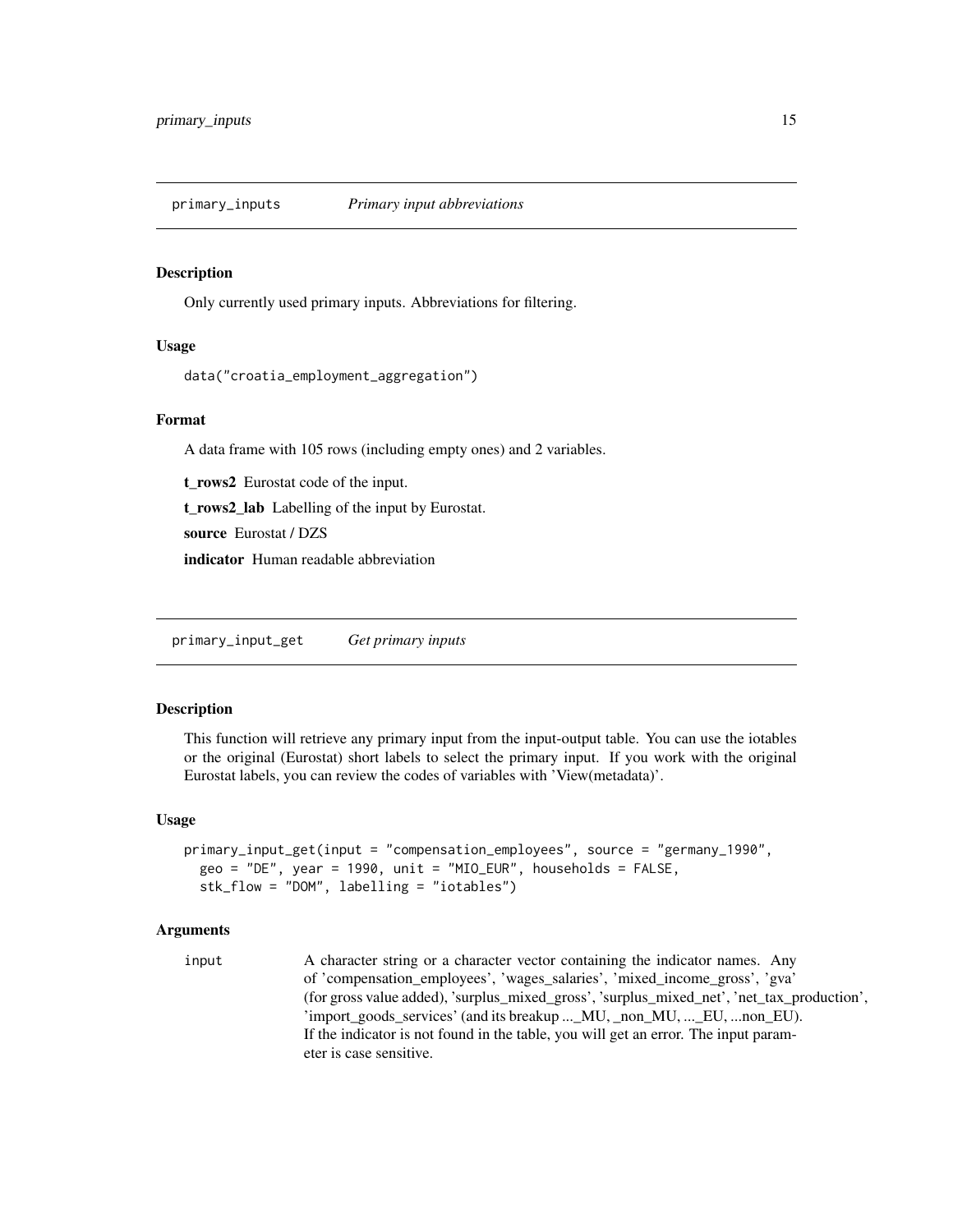<span id="page-15-0"></span>

| A country code or a country name, defaults to "SK" that could be written as<br>geo<br>"Slovakia", too.<br>A numeric variable containing the year.<br>year<br>The currency unit in the input-output table.<br>unit<br>households<br>If the household are included in your model (adds final household expenditure<br>column)<br>stk_flow<br>Defaults to "DOM", alternative "IMP".<br>Defaults to "iotables" which gives standard row and column names regardless<br>labelling | source | A data source, for example "naio_10_cp1700". Possible codes are "naio_10_cp1700",<br>"naio_10_cp1750", "naio_10_pyp1700", "naio_10_pyp1750", "naio_cp17_r2",<br>"naio_17_agg_60_r2", "naio_17_agg_10_r2", "croatia_2010_1700", "croatia_2010_1800",<br>"croatia_2010_1900". For further information consult the Eurostat Symmetric<br>Input-Output Tables page. |
|------------------------------------------------------------------------------------------------------------------------------------------------------------------------------------------------------------------------------------------------------------------------------------------------------------------------------------------------------------------------------------------------------------------------------------------------------------------------------|--------|-----------------------------------------------------------------------------------------------------------------------------------------------------------------------------------------------------------------------------------------------------------------------------------------------------------------------------------------------------------------|
|                                                                                                                                                                                                                                                                                                                                                                                                                                                                              |        |                                                                                                                                                                                                                                                                                                                                                                 |
|                                                                                                                                                                                                                                                                                                                                                                                                                                                                              |        |                                                                                                                                                                                                                                                                                                                                                                 |
|                                                                                                                                                                                                                                                                                                                                                                                                                                                                              |        |                                                                                                                                                                                                                                                                                                                                                                 |
|                                                                                                                                                                                                                                                                                                                                                                                                                                                                              |        |                                                                                                                                                                                                                                                                                                                                                                 |
|                                                                                                                                                                                                                                                                                                                                                                                                                                                                              |        |                                                                                                                                                                                                                                                                                                                                                                 |
| product x industry table. The alternative is "short" which is the original short<br>row or column code of Eurostat or OECD.                                                                                                                                                                                                                                                                                                                                                  |        | of the source of the table, or if it is a product x product, industry x industry or                                                                                                                                                                                                                                                                             |

#### Examples

```
comp_employees_de <- primary_input_get(
                            input = "compensation_employees",
                            source = "germany_1990", geo = "DE",
                            unit = "MIO_EUR",
                            year = 1990, labelling = "iotables" )
```
<span id="page-15-1"></span>use\_table\_get *Create a use (input flow) matrix*

#### Description

The function invokes the [iotable\\_get](#page-9-1) function and selects a national input-output table from the bulk downloaded file. If the file is not downloaded, it downloads it to the temporary directory.

#### Usage

```
use_table_get(source = "germany_1990", geo = "DE", year = 1990,
 unit = "MIO_EUR", stk_flow = "DOM", households = FALSE,
  keep_total = FALSE, labelling = "iotables")
```
### Arguments

```
source A data source, for example "naio_10_cp1700". Possible codes are "naio_10_cp1700",
                 "naio_10_cp1750", "naio_10_pyp1700", "naio_10_pyp1750", "naio_cp17_r2",
                 "naio_17_agg_60_r2", "naio_17_agg_10_r2", "croatia_2010_1700", "croatia_2010_1800",
                 "croatia_2010_1900". For further information consult the Eurostat Symmetric
                 Input-Output Tables page.
```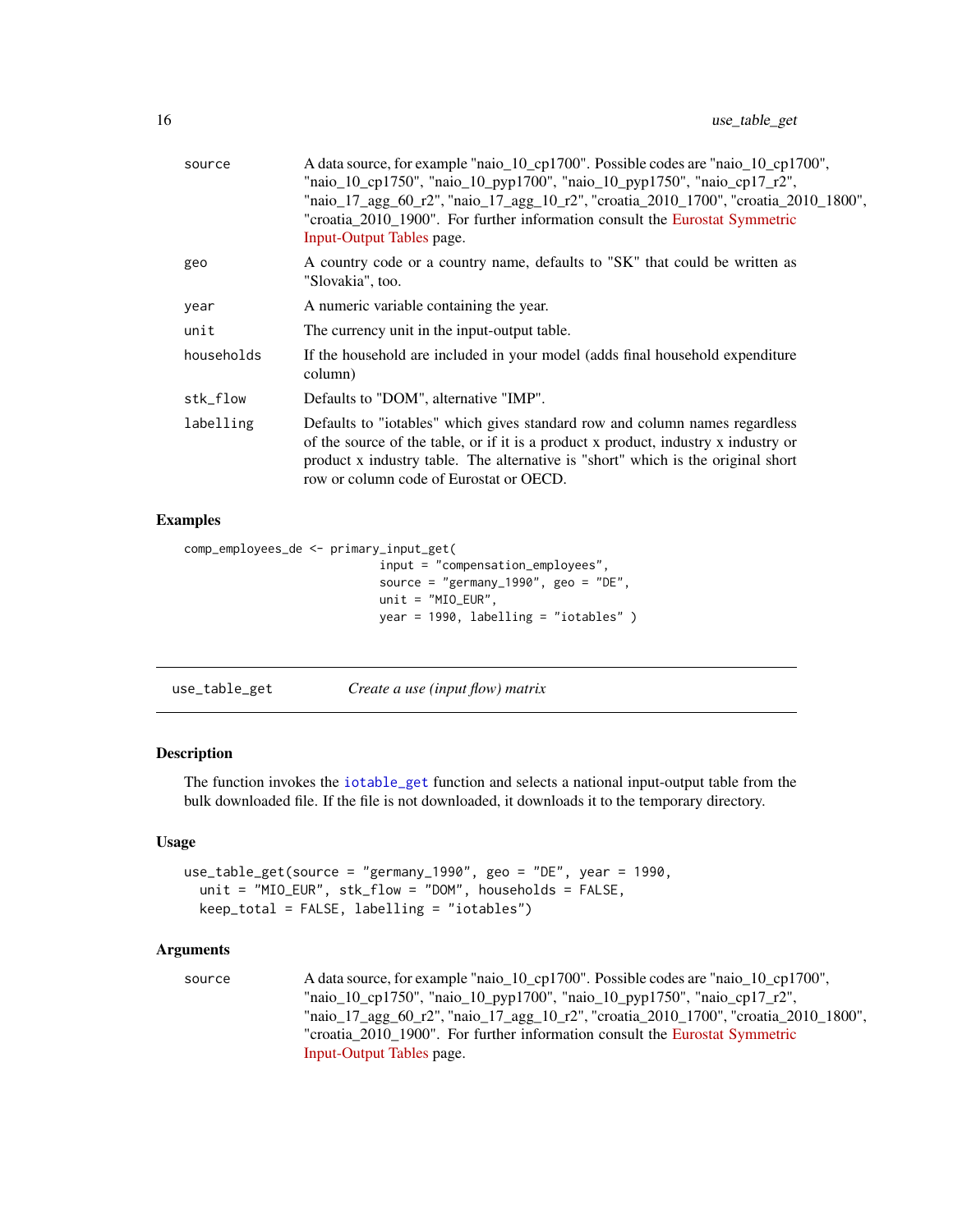| geo        | A country code or a country name. For example, "SK" or as "Slovakia".                                                                                                                                                                                                                             |
|------------|---------------------------------------------------------------------------------------------------------------------------------------------------------------------------------------------------------------------------------------------------------------------------------------------------|
| year       | A numeric variable containing the year. Defaults to 2010, because this year has<br>the most data.                                                                                                                                                                                                 |
| unit       | A character string containing the currency unit, defaults to "MIO_NAC" (million<br>national currency unit). The alternative is "MIO_EUR".                                                                                                                                                         |
| stk_flow   | Defaults to "DOM", alternative "IMP".                                                                                                                                                                                                                                                             |
| households | If you need to make household demand endogenous, or "close the households"<br>off", TRUE selects wages and final household consumption. This is needed for<br>induced-effects calculations.                                                                                                       |
| keep_total | Logical variable. Defaults to FALSE and removes the totalling row and column<br>from the matrix.                                                                                                                                                                                                  |
| labelling  | Defaults to "iotables" which gives standard row and column names regardless<br>of the source of the table, or if it is a product x product, industry x industry or<br>product x industry table. The alternative is "short" which is the original short<br>row or column code of Eurostat or OECD. |

#### Examples

```
use_de <- use_table_get( source = "germany_1990", geo = 'DE', year = 1990,
                      unit = "MIO_EUR", labelling = 'iotables')
## Not run:
sk_use_1700_2 <- use_table_get2 ( source = "naio_10_cp1700", geo = "SK",
                                year = 2010, unit = "MIO_EUR",stk_flow = "DOM", households = TRUE,
                                 keep_total = TRUE)
```
## End(Not run)